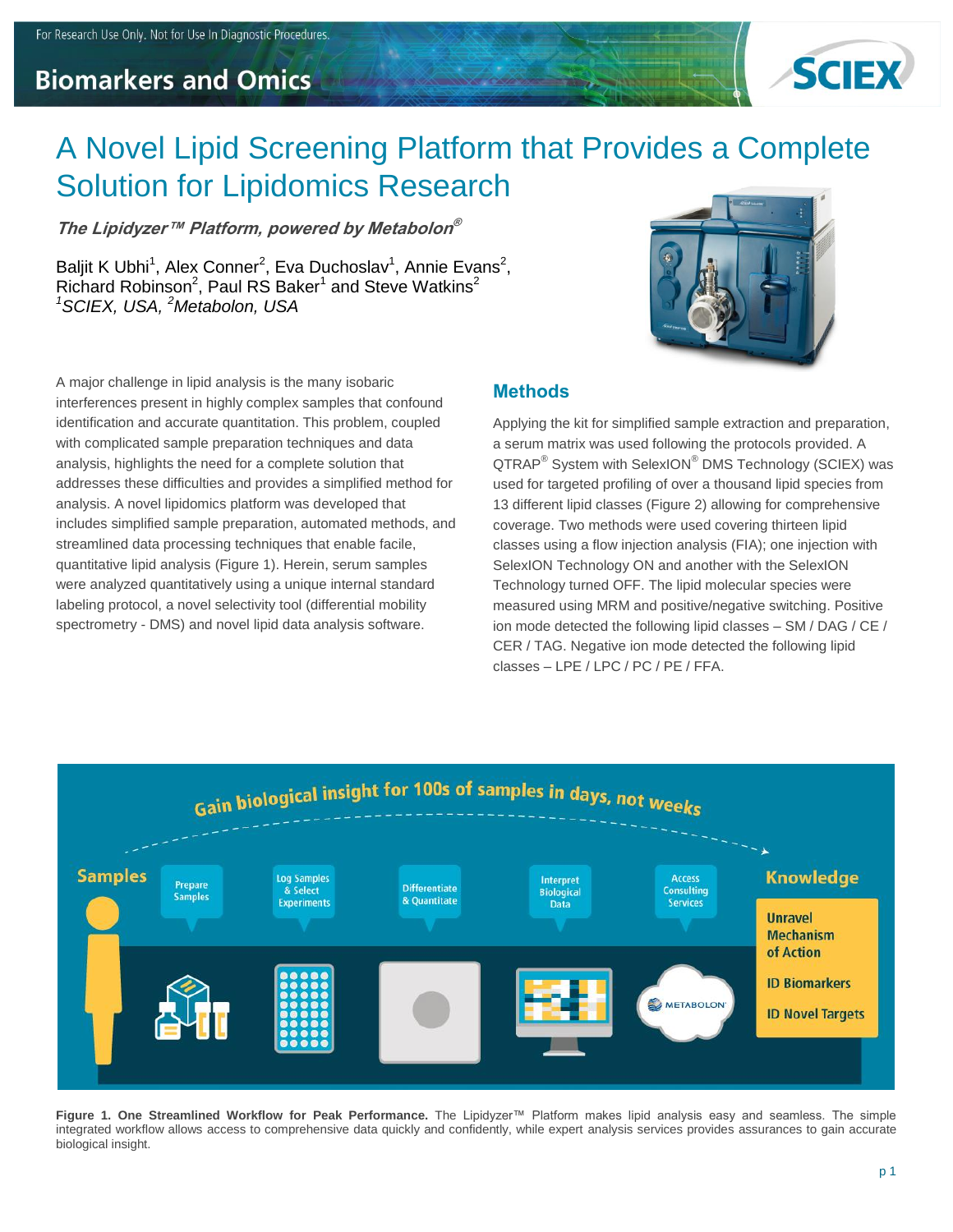



**Figure 2. Comprehensive Coverage of Complex Lipid Metabolism.** The Lipidyzer™ Platform allows comprehensive coverage of complex lipid metabolism by allowing the measurement across thirteen lipid classes and over 1100 lipid molecular species. DCER, HCER and LCER not shown.

Samples were quantitated using the Lipidomics Workflow Manager (LWM) software accompanying the hardware, which incorporates the novel labeled internal standards available as a kit (over 50 internal standards across 13 classes), developed for this platform (Avanti Lipids). The kits include not only the labeled internal standards but unlabeled internal standards for the compensation voltage (COV) tuning of the SelexION® device as well as control lyophilized plasma used as a QC sample. A system suitability test for system performance measurements is supplied to run either as a more regular test (if system is used routinely) or a more comprehensive test, run once every month (or for infrequent use).

#### **Results**

This system allows for:

- 1. Quantitative results for each lipid class (listed in Table 1) as a sum of individual species (nmol/g),
- 2. mole percent composition determined computationally from lipid molecular species data (%) and
- 3. accurate lipid molecular species concentrations as compared with historical data generated by alternative methods.

The Lipidyzer™ platform enables ease of use, specificity and quantitative rigor. The ease of use is offered by the Lipidomics Workflow Manager which guides the user through the workflow.

Specificity is provided by SelexION® Technology (Figure 3). Finally quantitative rigor is ensured by a stable spray through the use of PEEKsil tubing and a microflow hybrid electrode (65µm), an additional post-injection wash for low carryover, and finally the internal standards which neutralize quantitative bias<sup>3</sup>.

**Table 1. Full Coverage of Complex Lipid Metabolism.** The Lipidyzer™ Platform fully elucidates the class and fatty acid composition of each lipid molecular species. Thirteen classes covering over 1100 species means comprehensive coverage of complex lipid metabolism. The Ceramides include a further three classes, DCER, HCER and LCER.\*# of MRMs measured = 1153 (including internal standards).

| <b>Fraction</b>       | <b>Lipid Classes</b>               | # of Species* |
|-----------------------|------------------------------------|---------------|
| <b>Neutral Lipids</b> | Triacylglycerols (TAG)             | 502           |
|                       | Diacylglycerols (DAG)              | 67            |
|                       | Free Fatty Acids (FFA)             | 28            |
|                       | Cholesterol Esters (CE)            | 34            |
| Polar Lipids          | Phosphatidylcholines (PC)          | 161           |
|                       | Phosphatidylethanolamines (PE)     | 233           |
|                       | Lysophosphatidylcholines (LPC)     | 28            |
|                       | Lysophosphatidylethanolamines (PE) | 28            |
|                       | Sphingomyelins                     | 16            |
|                       | Ceramides                          | 56<br>p 2     |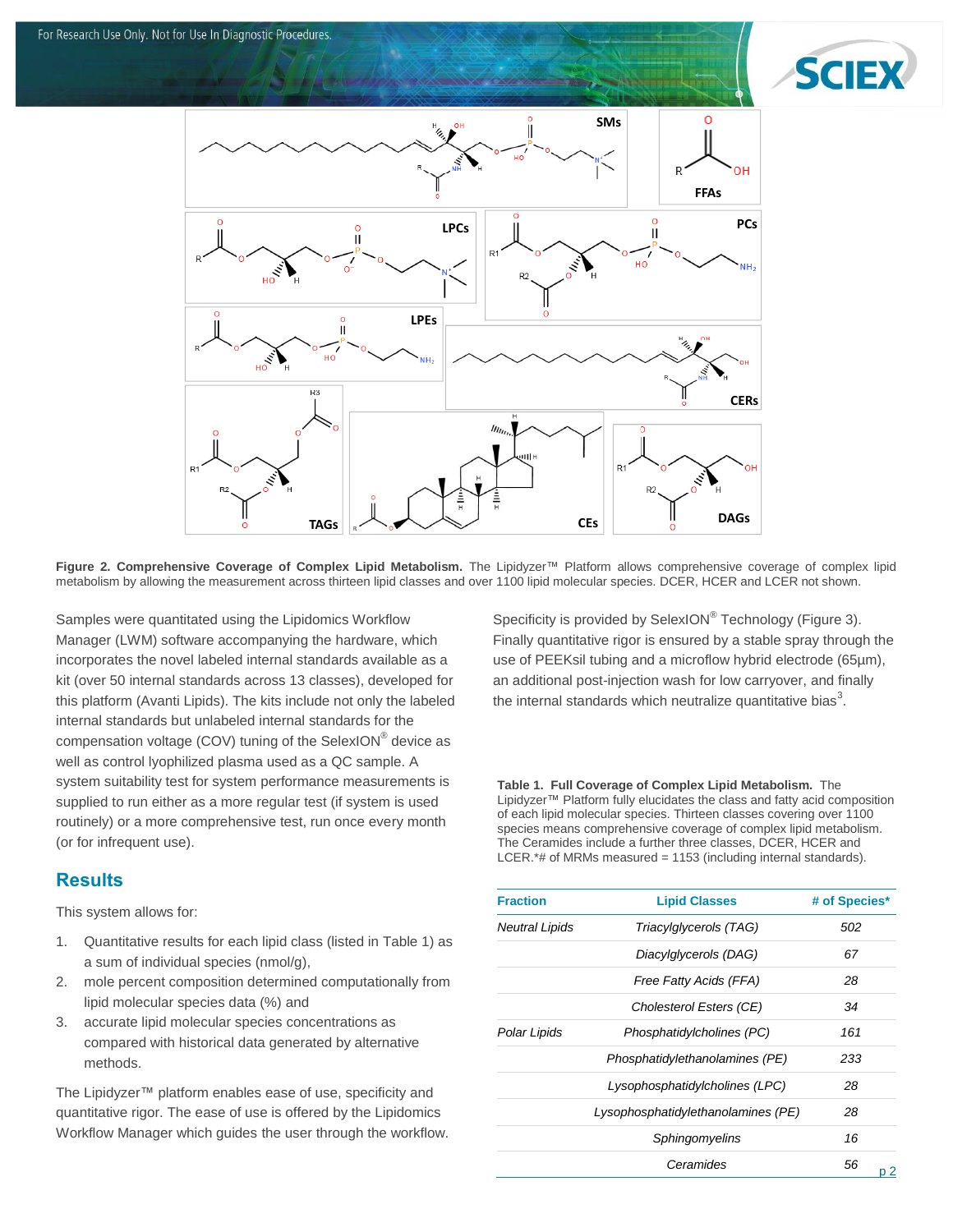



**Figure 3. Differential Mobility Spectrometry (DMS).** A hardware schematic for the QTRAP<sup>®</sup> 5500 system with the SelexION<sup>®</sup> device, attached to the instrument interface. To the right of the interface is the high vacuum region containing the QJet® ion guide, Q0, and the analytical quadrupoles, and to the left of the interface, at atmospheric pressure, is the DMS unit. Ions are generated by the source, and are directed towards the DMS cell where they are differentially selected based on their dipole moment. The SelexION device is located at the atmospheric pressure side of the interface and can be easily removed without breaking vacuum. Additionally, the SelexION device can use chemical modifiers to enhance separation of structurally similar molecules, a function not possible in high vacuum or with non-planar DMS systems. Using DMS separations, the isobaric overlap resulting from the relatively wide isolation window of Q1 during MS/MS analysis can be minimized by selecting molecules prior to entering the mass spectrometer for analysis.



**Figure 4. Differential Mobility Spectrometry (DMS).** Ramping the COV from -25V to 10V generates a COV trace and highlights the separation of lipid classes and the addition specificity that can be achieved. In this workflow, the COV tuning mixture is infused at 7µL/min and the software automatically tunes the COV value per class by collecting LPC / LPE / PC / PE MRMs in the negative ion mode and SM MRMs in the positive ion mode. The COVs are automatically updated into the MRM method files required to run the Lipidyzer™ platform. During operation, the COV is set only that specific lipid class is selected and allowed and pass through to Q1 for subsequent MRM analysis.

%CV by Concentration For Triacylglycerol Species



**Figure 5. Reproducibility Data of TAG Species Measurements.**  Blue dots represent the individual TAG species measurements plotted by average concentration in human serum (x-axis) and the precision of the measurement (y-axis). The majority of TAG species measurements had CVs less than 20% (88.3% of measurements), and the accuracy of the platform related strongly to the original concentration of the TAG profile in the sample. In fact, 99.6% of the molar mass of TAG was comprised by TAG chains that were measured with better than 10% CVs.



**Figure 6. Lipidomics Workflow Manager.** The software controlling the Lipidyzer Platform is the Lipidomics Workflow Manager (LWM). This software system provides LIMS capabilities for sample-tracking and workflow management, complete control of the overall system as well as the workflow. This includes automated SelexION® tuning and system suitability tests than can be run as a daily or monthly check to monitor the performance of the platform. Automated dataprocessing for signal detection and result calculations, and reporting and visualization functionalities are all part of the software.